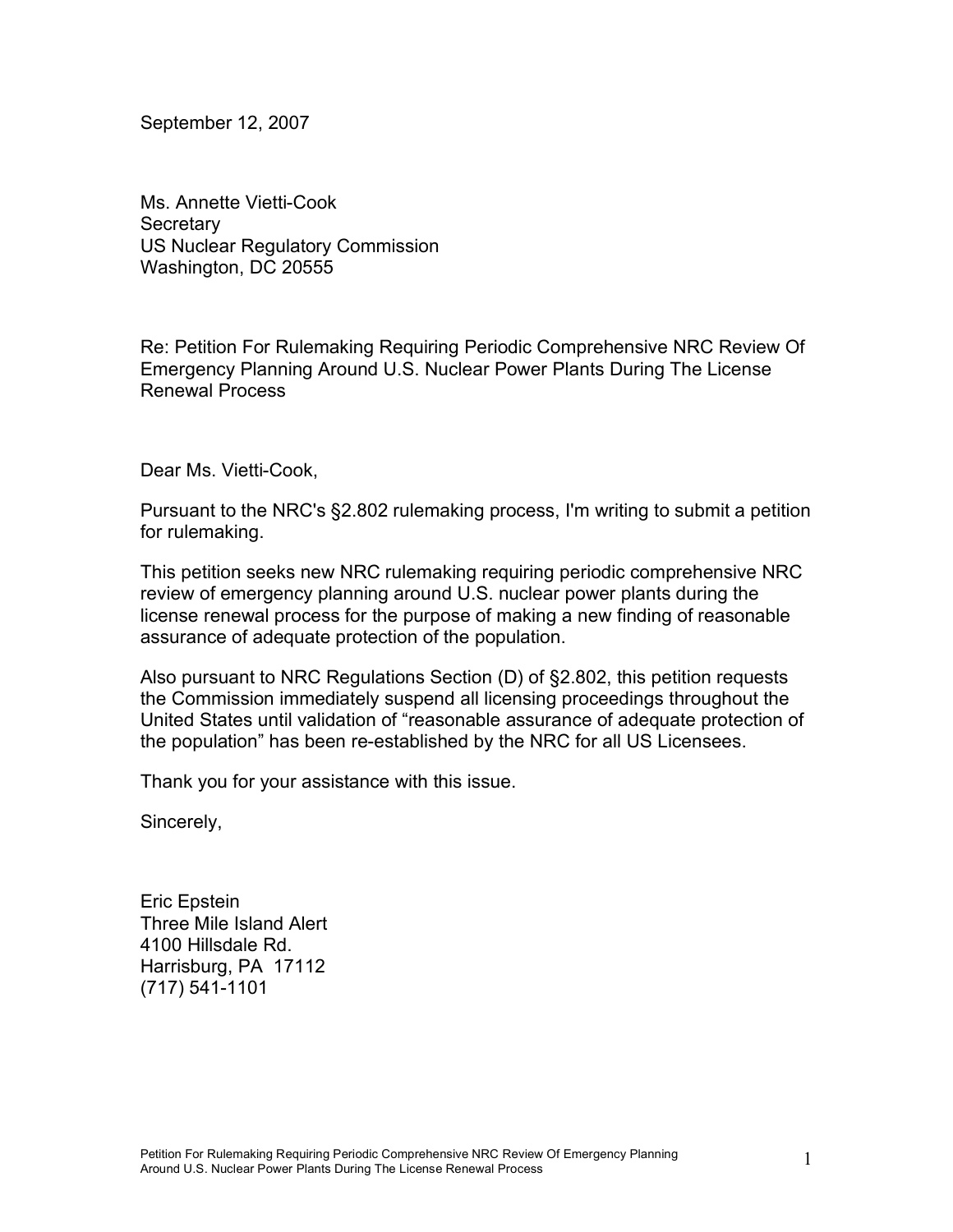Petition For Rulemaking Requiring Periodic Comprehensive NRC Review Of Emergency Planning Around U.S. Nuclear Power Plants During The License Renewal Process

### **PURSUANT TO NRC §2.802 PETITION FOR RULEMAKING THIS PETITION SHALL:**

(1) Set forth a general solution to the problem or the substance or text of any proposed regulation or amendment, or specify the regulation which is to be revoked or amended;

(2) State clearly and concisely the petitioner's grounds for and interest in the action requested;

(3) Include a statement in support of the petition which shall set forth the specific issues involved, the petitioner's views or arguments with respect to those issues, relevant technical, scientific or other data involved which is reasonably available to the petitioner, and such other pertinent information as the petitioner deems necessary to support the action sought. In support of its petition, petitioner should note any specific cases of which petitioner is aware where the current rule is unduly burdensome, deficient, or needs to be strengthened.

(d) The petitioner may request the Commission to suspend all or any part of any licensing proceeding to which the petitioner is a party pending disposition of the petition for rulemaking.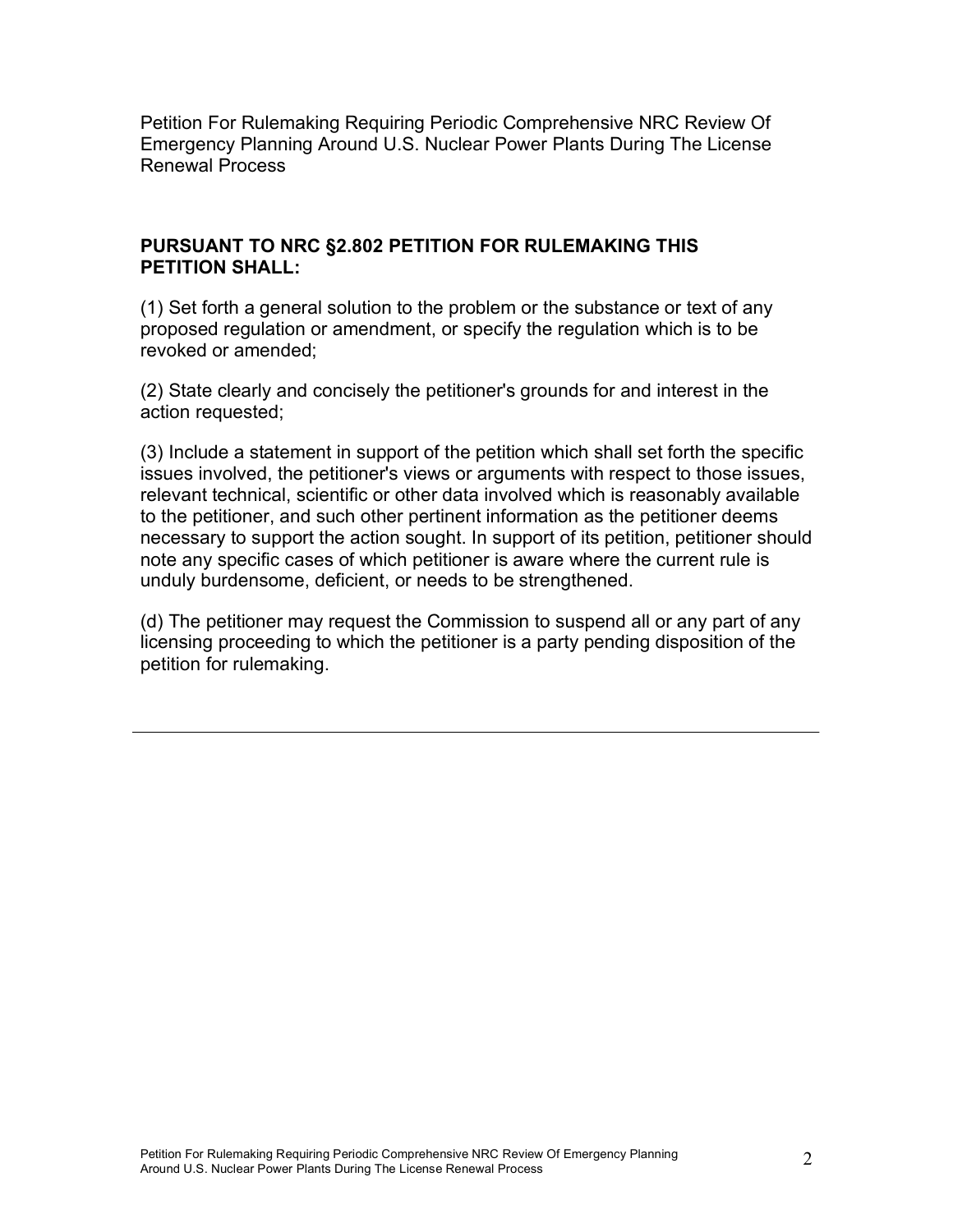#### (1) SET FORTH A GENERAL SOLUTION TO THE PROBLEM OR THE SUBSTANCE OR TEXT OF ANY PROPOSED REGULATION OR AMENDMENT, OR SPECIFY THE REGULATION WHICH IS TO BE REVOKED OR AMENDED

# **GENERAL SOLUTION:**

This petition seeks new NRC rulemaking requiring periodic comprehensive NRC review of emergency planning around U.S. nuclear power plants during the license renewal process for the purpose of making a new finding of "reasonable assurance of adequate protection of the population."

# (2) STATE CLEARLY AND CONCISELY THE PETITIONER'S GROUNDS FOR AND INTEREST IN THE ACTION REQUESTED

# **GROUNDS FOR INTEREST:**

The current regulations are deficient because the NRC only issues a comprehensive affirmative finding that both onsite and offsite emergency plans are in place around a nuclear power plant, and that they can be implemented, only at the time it grants an initial operating license. The NRC does not perform periodic reviews of emergency planning around nuclear power plants for the purpose of making a new finding of a "reasonable assurance of adequate protection of the population."

The NRC should not re-license any nuclear facility without first making a new comprehensive finding that the public is protected in the event of a radiological emergency each time it re-licenses a nuclear facility to insure that each licensee continues to meet NRC emergency planning requirements.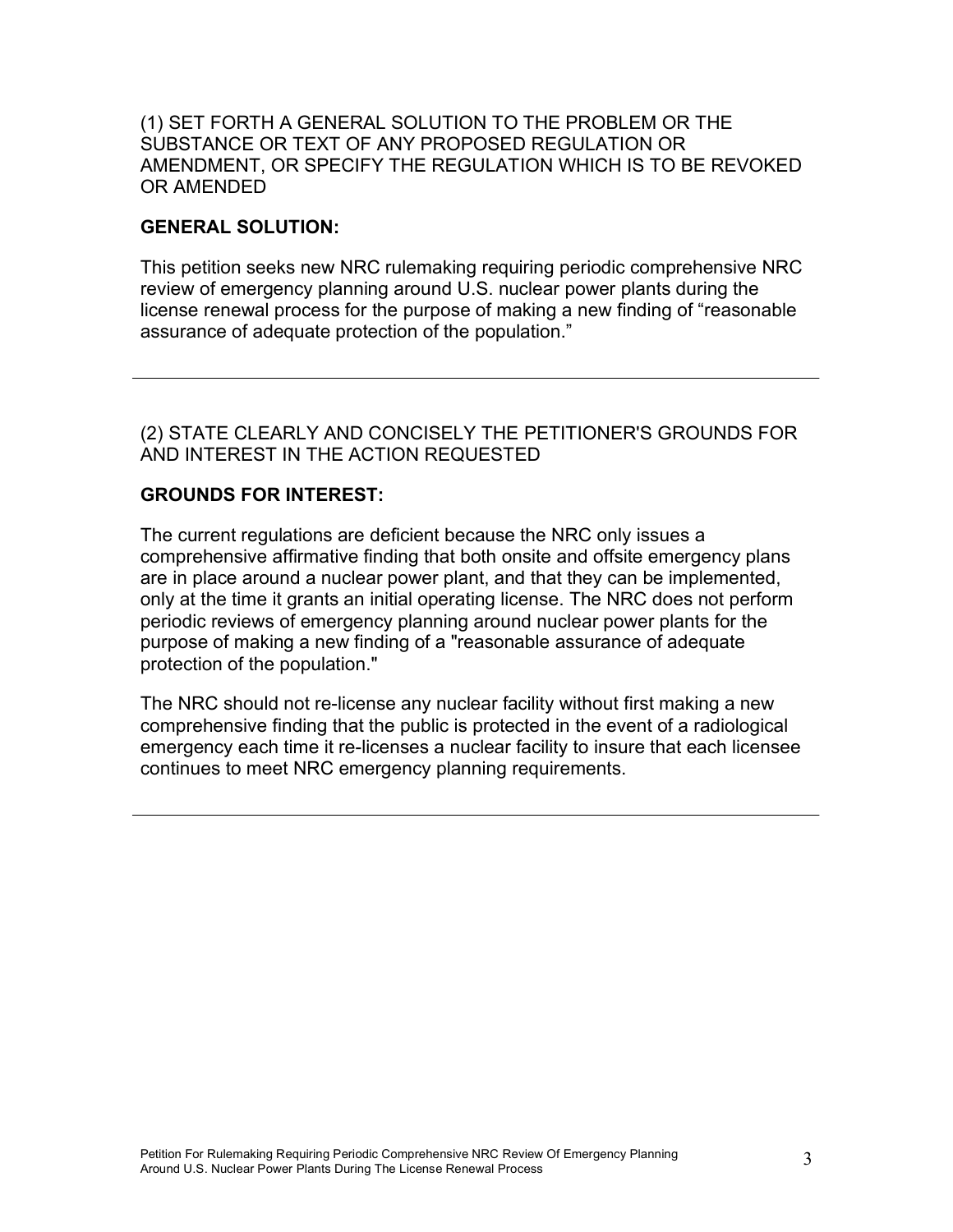(3) INCLUDE A STATEMENT IN SUPPORT OF THE PETITION WHICH SHALL SET FORTH THE SPECIFIC ISSUES INVOLVED, THE PETITIONER'S VIEWS OR ARGUMENTS WITH RESPECT TO THOSE ISSUES, RELEVANT TECHNICAL, SCIENTIFIC OR OTHER DATA INVOLVED WHICH IS REASONABLY AVAILABLE TO THE PETITIONER, AND SUCH OTHER PERTINENT INFORMATION AS THE PETITIONER DEEMS NECESSARY TO SUPPORT THE ACTION SOUGHT. IN SUPPORT OF ITS PETITION, PETITIONER SHOULD NOTE ANY SPECIFIC CASES OF WHICH PETITIONER IS AWARE WHERE THE CURRENT RULE IS UNDULY BURDENSOME, DEFICIENT, OR NEEDS TO BE STRENGTHENED.

#### **SPECIFIC CASE & STATEMENT IN SUPPORT:**

The statement in support of this rulemaking petition are best supported by the Honorable Gregory B. Jaczko, U.S. Nuclear Regulatory Commission Commissioner, in his July 18, 2006 comments at the Tri-State Emergency Management Meeting in Danvers, MA in which he stated, "The NRC only issues a comprehensive affirmative finding that both onsite and offsite emergency plans are in place around a nuclear power plant, and that they can be implemented, at the time it grants an initial operating license. We do not perform periodic reviews of emergency planning around nuclear power plants for the purpose of making a new finding of a "reasonable assurance of adequate protection of the population."

This situation is not helpful for your organizations. I am absolutely certain that state and local emergency managers and first responders are entirely dedicated to protecting their citizens. But because there is a lack of specificity in our regulations and guidance, and because there are no opportunities to periodically assess how all of the pieces fit together, there is little incentive for DHS or the NRC to provide new guidance and support for you as your community and the world we live in undergoes dramatic changes.

I understand the argument that emergency preparedness requirements are in effect at all times. But considering emergency preparedness during the license renewal process would be good public policy and a very valuable exercise. It would provide you with a forum to raise concerns, analyze and point out the changes that have occurred in your communities over the intervening decades, and suggest improvements. It also represents a huge opportunity to improve public confidence in the licensees and all levels of government by demonstrating how seriously we take these issues. (Please see enclosure.)